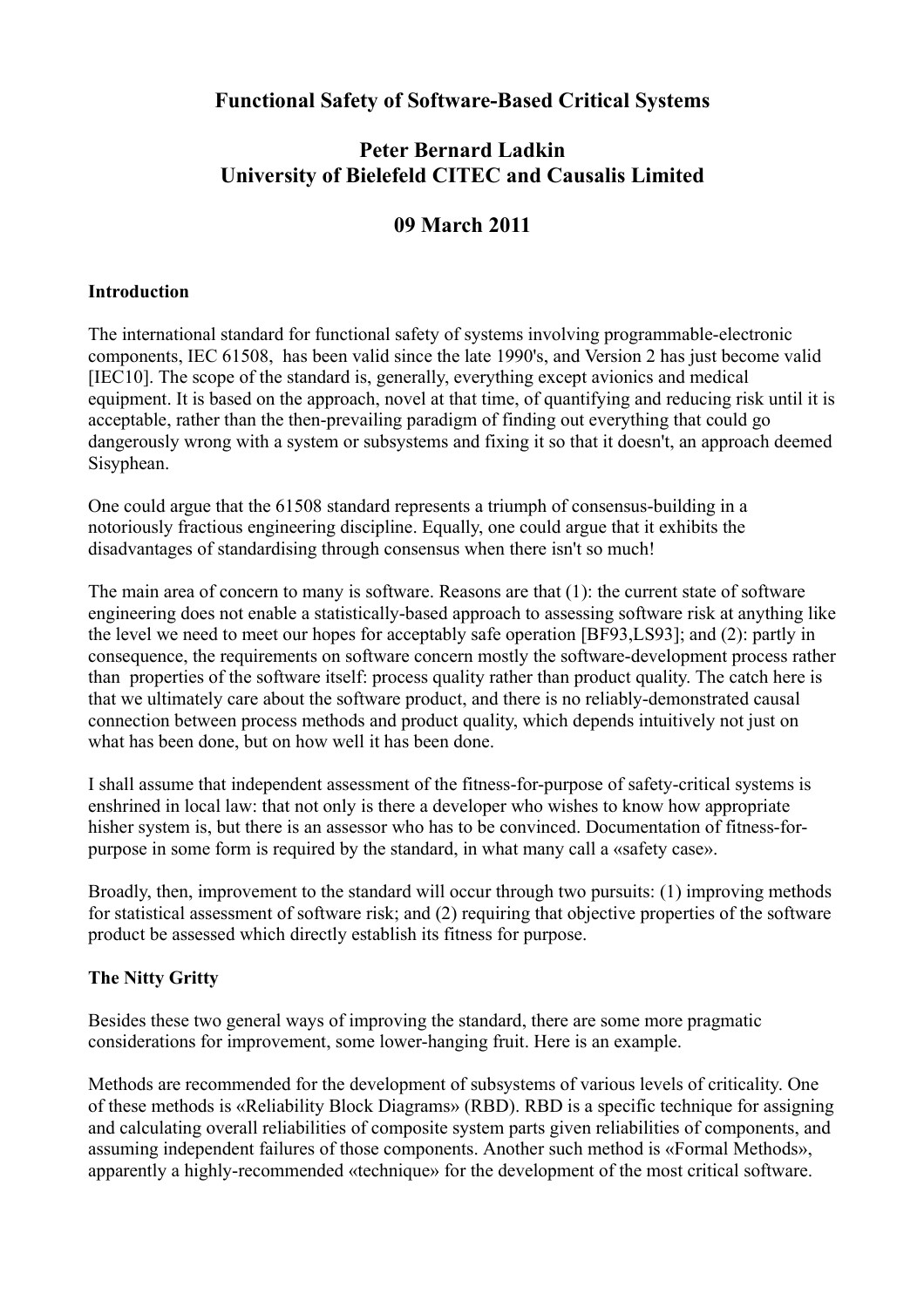Reliability Block Diagrams, like Fault Trees, is a very specific technique with a very specific purpose whose use and misuse is more or less well-understood, indeed standardised. «Formal Methods» is a term emcompassing the general use of mathematical and logical methods for assessing and designing software products. There are hundreds of formal methods, from methods of specification to methods of assessment of designs, of source code, and of machine code, code development methods, and derivation of test suites. Indeed, to me, the use of Reliability Block Diagrams is a formal method, but it may fall in the range of «semi-formal», also a category.

Surely the standard can be more specific about Formal Methods. Let's see how.

Suppose you specify the requirements for your system in higher-order formal logic, as well as the design. Suppose you then use the theorem prover PVS to prove that each requirement is fulfilled by the design. Have you applied Formal Methods?

Most people would say: yes. Suppose now you had given the task to a summer intern from the local university, who wanted to learn about specification and verification in PVS, and was very pleased with her results and used them as credit for one of her classes. Would that suffice to demonstrate that you had used «Formal Methods» as recommended by the standard? I hope we agree that this would be more problematic.

Suppose you write your software design in UML. Have you used «Formal Methods»? Most people would say: no. Suppose you write your software design in UML and use a commercial C-code generator from a trusted supplier to derive C-code directly from the UML, untouched by human hand. Have you used «Formal Methods» as recommended by the standard? Maybe: yes.

Suppose you had done any, or all, of these things for highly-critical software you were delivering. Does this suffice to assure the quality of your software? Most people would (I hope!) say: no.

There are a number of reasons why one would say no. The intern may not have captured the requirements correctly, or the design. She may have made mistakes in using PVS, and thought something had checked out which didn't. Or maybe the requirements you gave her weren't adequate (weren't fit for purpose). Or maybe the design you used in the product wasn't identical with the design that she checked. Or maybe different people in the team understood the UML differently (it is an ambiguous medium, after all). Or maybe the C-code generator was faulty. Or maybe the C compiler you used wasn't very good. Or maybe someone had mucked with the microcode on the processor, so that certain object-code instructions didn't work the way the compiler was assuming. There are an awful lot of things which can have gone wrong, despite the best of intentions.

So, just using «Formal Methods» does not suffice to obtain the benefits of these methods. One must use them in a targeted manner, to achieve certain goals, and be clear about what one has done, what goal one has achieved. One can be more precise about exactly what kinds of formal methods were used, given that many are out there and are mature enough for routine industrial use.

### **Use of Formal Methods**

With a little help from our friends, we came up with the following list of tasks, and products of those tasks, for which formal methods can be routinely used in the current state of the practice.

(Some terminology: ESCL is the «Executable Source Code Level»: somewhere between design specification and object code, there is at least one place at which sequences of actions of the processor(s) is written down in something which approximates what used to be called a «higherlevel language», and there may be many such places. The ESCL is one of these. For example, if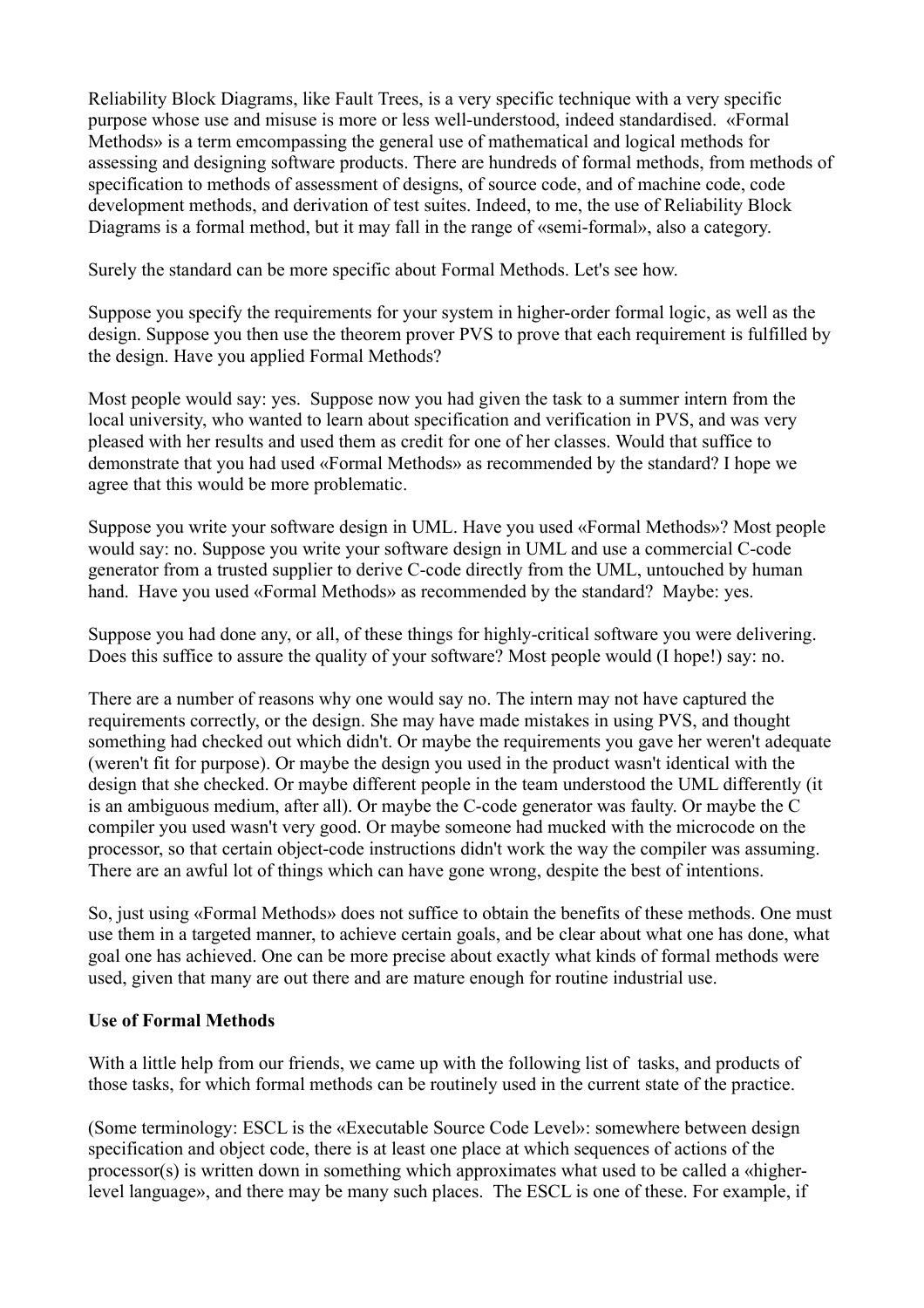one generates C-code automatically from finite-state-machine descriptions, then the C code might be the ESCL. If one is programming in Java, then both Java source code and Bytecode could be ESCL. The tasks and objects below are predicated on their being one ESCL. If there are more, then there are extra tasks to check the higher-level ESCL against the lower-level ESCL which are omitted here for simplicity. More about the ESCL later. Suffice it to say that there is one, and how you choose it is up to you.)

- 1. Formal functional requirements specification (FRS)
- 2. Formal FRS analysis
- 3. Formal safety requirements specification (FSRS)
- 4. Formal FSRS analysis
- 5. Automated proving/proof checking of properties (consistency, completeness of certain types) of FRS and FSRS
- 6. Formal modelling, model checking, and model exploration of FRS, FSRS
- 7. Formal design specification (FDS)
- 8. Formal analysis of FDS
- 9. Automated proving/proof checking of fulfilment of the FRS/ FSRS by FDS
- 10. Formal modelling, model checking, and model exploration of FDS
- 11. Formal determininistic static analysis of FDS (information flow, data flow, possibilities of run-time error)
- 12. Codevelopment of FDS with ESCL
- 13. Automated source-code generation from FDS or intermediate specification (IS)
- 14. Automated proving/proof checking of fulfilment of FDS by IS
- 15. Automated verification-condition generation from/with ESCL
- 16. Rigorous semantics of ESCL
- 17. Automated ESCL-level proving /proof checking of properties (such as freedom from susceptibility to certain kinds of run-time error)
- 18. Automated proving/proof checking of fulfilment of FDS by ESCL
- 19. Formal test generation from FRS
- 20. Formal test generation from FSRS
- 21. Formal test generation from FDS
- 22. Formal test generation from IS
- 23. Formal test generation from ESCL
- 24. Formal coding-standards analysis (SPARK, MISRA C, etc)
- 25. Worst-Case Execution Time (WCET) analysis
- 26. Monitor synthesis/runtime verification

Please suppose for a moment that we got this right and this is a more or less comprehensive categorisation of state-of-the-practice use of formal methods. The question to be asked, with each of these tasks or objects is: did you do it / have you got it? The answers will give a taste to the software assessor of what might be expected from the software. The answers will equally give a sense to the developer of whether the assessor is likely to start out a more-happy or a less-happy camper!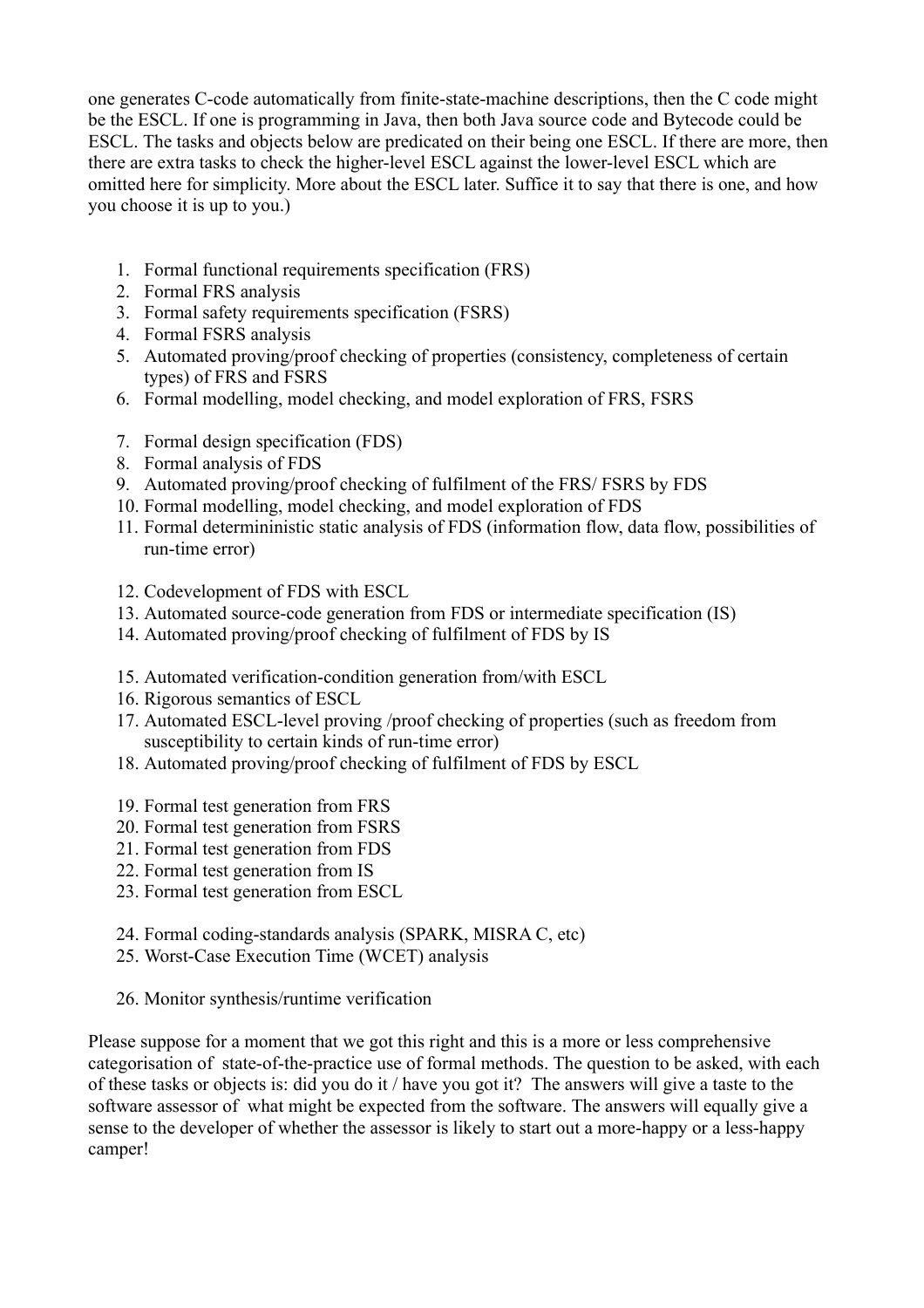#### **Software Assurance**

Being precise about what formal methods are out there is fairly low-hanging. But merely checking a list of things you've done does not of course suffice to assure quality of the software product. To assure the product, you will have needed to have done those things adequately and well, and you will have needed to have done some specific things; not everything in the list, but some of them. And to satisfy an assessor – indeed to satisfy yourself - you will need to have some proof that these things have been accomplished.

A simplified view of assessing a software product for its fitness for purpose is as follows.

- 1. You want to know what the software is supposed to do and not to do.
- 2. You want to know that the object code sitting on the processor does this.
- 3. You want to know that the operation of the software is free from dangerous quirks.

I take it we know well that none of these steps is routine (the standard, of course, has some teens of steps where here there are just three. For discussion, see [L08]).

Software is usually written in a number of steps, with each step having its own language. The first step, usually called requirements, says what the software is to achieve. The last step, usually object code, specifies precisely what actions the processor(s) is(are) to take. We are concerned with safety, that is, absence of dangerous behavior, so the requirements with which we are concerned are the *safety requirements*, which specify the absence of dangerous behavior. That is step 1. And this absence is what a safety engineer wishes to assure throughout the software development, to object code (and the electrical engineer beyond that). That is step 2. Step 3 is a general catch-all for those phenomena which might not have been covered in Steps 1 and 2: a general «did we do everything right?» step.

There is not usually any direct way of comparing object code with requirements. Software production is broken down into a number of smaller steps, and then one can compare the results of each step with those of its predecessor and successor steps. Most products are in language of some sort, usually formal: design specification, source code, object code. And comparisons often take the form of translation: a compiler, for example, translates source code into object code, and a codegenerator translates finite-state-machines or other descriptions into, say, C source code. One wants to know that these translations are «faithful», do the job the engineers are expecting of them. However, some steps are not translations. Obtaining the safety requirements in the first place is not usually an act of translation. And neither is checking executable specifications or code against requirements, although translation will likely be involved.

So, how might step 1 look when formulated in a standard?

**Proposal A**. An unambiguous, rigorous Functional Requirements Specification (FRS) be required. The FRS needs to be checkable for (i) consistency, and (ii) relative completeness. It be required that it is so checked and the methods and results to appear in the safety case.

Unambiguity and rigor are very important, as follows. Suppose your requirement is *the door shall not be shut after the horse has bolted*. What if there are two doors? Do you mean neither door, or just this one, or just that one? That is the condition of unambiguity. Where there are two or more readings, you have to say which is meant. But what is supposed to happen if the horse is *in the course of bolting*? Is the predicate *has bolted* true as soon as he has the idea in his head and has started to act on it, or is it true only when he is at full tilt disappearing over the horizon? These boundary issues are seen only through consideration of what the requirement means when it is put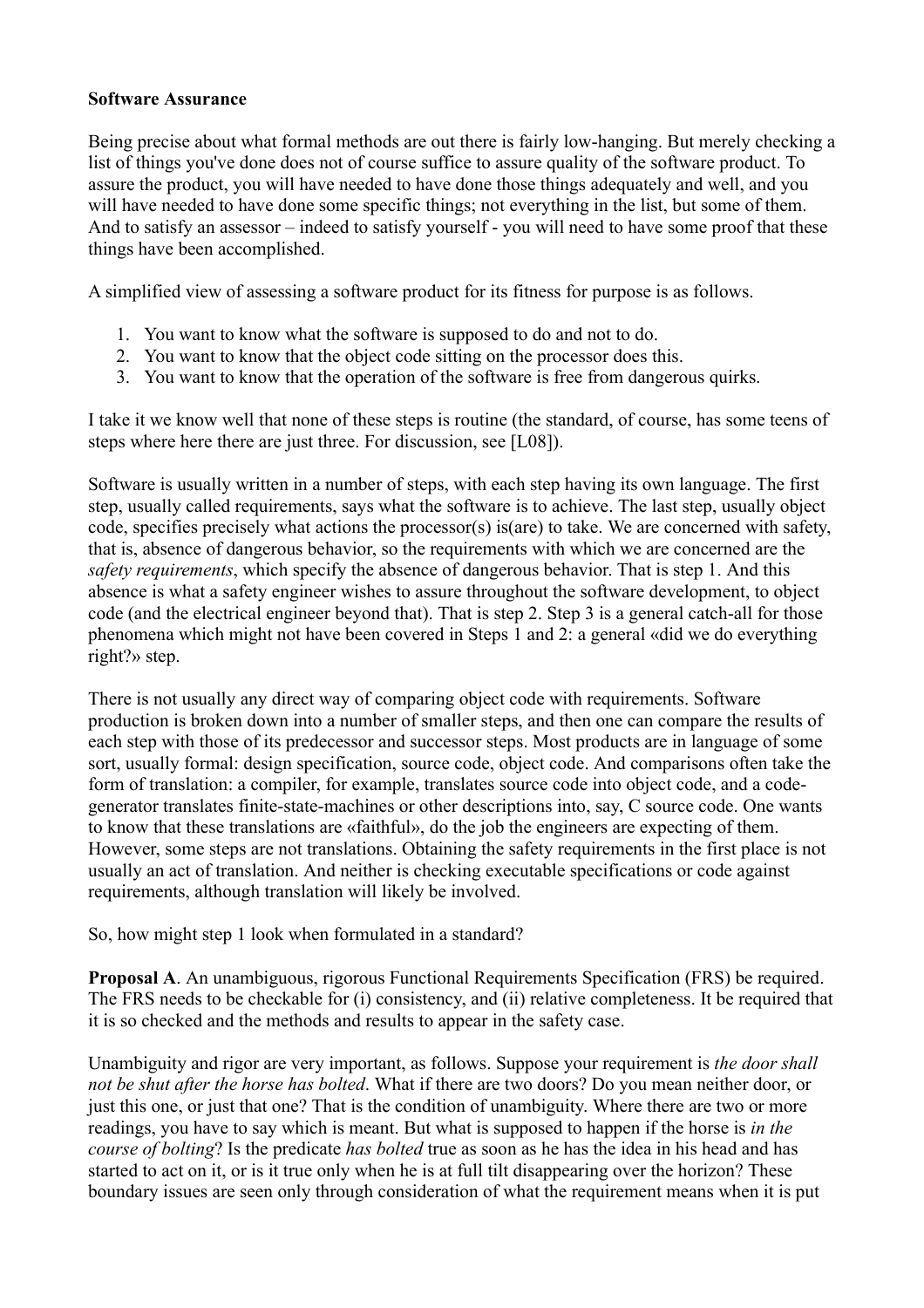up against the world, as it were. Things need to be decided more precisely than they were originally formulated. That is the condition of rigor. One can see that these conditions apply to systems in general, not just to software.

What about consistency and relative completeness? Consistency first. Requirements often derive from two or more differently interested parties, and you need to know that these parties are not formulating requirements that preclude each other, for, if they do, any system whatever which you build is going to fall short of one set or another, and if they are to do with safety then falling short is a Bad Thing. This is not necessarily a rare occurrence, as those experienced with requirements specification for even moderately complex systems will confirm. It's necessary and wise to check, hence the requirement to do so.

Relative completeness is more controversial. Here, people can – and do - argue until the cows come home as to what «completeness» is, and some people will even say there cannot be any [Safecrit10]! In fact, certain notions of completeness can be usefully applied as a quality check on the requirements specification [L10.1,L10.2]. For example, that you have written down requirements which preclude all dangerous behavior *which can be expressed in the language in which you have written the requirements*. So, do you shut the door before the horse has bolted? Maybe you do, so the horse won't be tempted; or maybe you don't, so he won't charge through the door and hurt himself. Relative completeness says you must consider the question and decide. What you cannot express at this point is that the lubrication on the hinges releases poisonous elements into the atmosphere which will make you ill if you open and shut the door continuously. Such a phenomenon *isn't yet in the language* and is therefore best left to discovery later.

It is both useful and wise to check whether you have said everything safety-wise that can be said at this point and that is why the relative completeness condition is there.

Finally, this should all be written down and presented to the assessor, indeed some would argue as I would that it be as far as possible a public document, because users or neighbors of the system might well like to know what they are getting themselves into, and may wish to check for themselves.

So much for general safety requirements. Now to Step 2.

**Proposal B.** (i) The SW Architecture/Design Spec be rigorous. (ii) There be a formal, rigorous, correct demonstration that the SWA/DS fulfils the FRS.

Most software has a specification of some sort as to how it will fulfil the requirements (not just the safety requirements, but all requirements). This proposal entails that if the software is safetycritical, it must have one. If it doesn't have one in the usual sense, then one would be right to be suspicious. However, if this software exists then it can be deemed to be its own SWA/DS, at the source-code level (ESCL) or the object code. Good luck, in that case, with the rigor and the demonstration! But in any case an ESCL may be defined. So the implicit condition that there be an SWA/DS is no extra burden.

The SWA/DS is the first place at which you say how your software is going to look and what it is going to be doing. Again, rigor is important. Here is the first place at which it can sensibly be asked whether the safety requirements are fulfilled. So it is asked, and B(ii) provides the answer.

**Proposal C.** (i) If the SW is written using a higher-level programming language than machine code, there be defined a language to be called the Executable Source Code Level. (ii) The SW at the ESCL be rigorously, correctly demonstrated to fulfil the SWA/DS.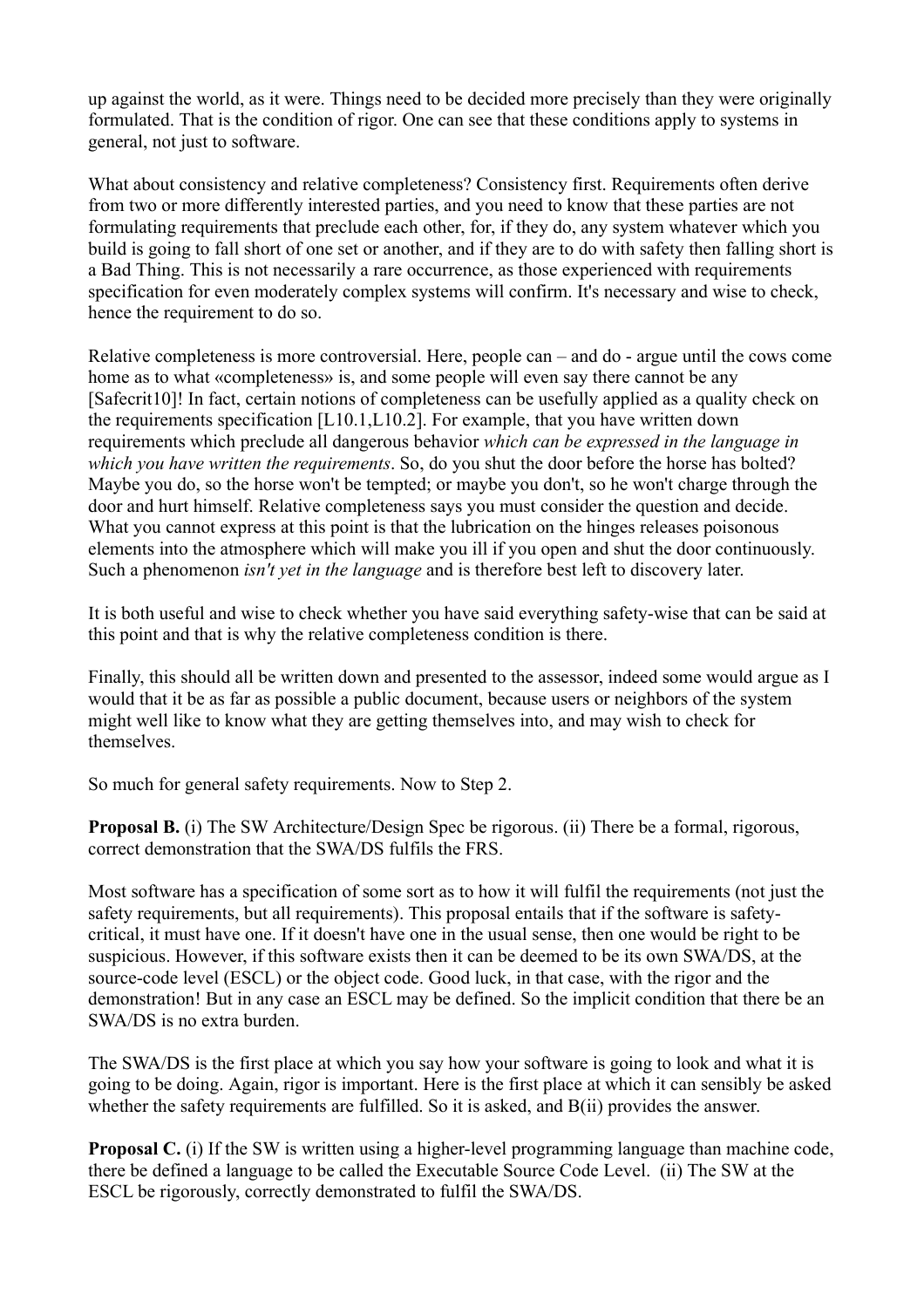Most critical software is written using a programming language at somewhat higher level than machine code. That software in that higher-level language forms an intermediate translation step between SWA/DS and object code. You have to say what your source-code level (ESCL) is. There might be many stages at which you could define an ESCL. If you program in Java, do you take your ECSL to be the Java source, or the Bytecode? Your choice, but you have to say. If you write finitestate-machine descriptions, and then press a button to get C-code implementing your state machines, then is the state-machine-description your ESCL, or is it the resulting C-code? Again, your choice but you have to say. Say both, if you like! Then you have ESCL1 and ESCL2 and a formal translation between them. So you can check ESCL1 against SWA/DS and ESCL2 against object code, and then argue that the tool triggered by your button-press produces a «correct» translation from ESCL1 to ESCL2, whatever «correct» means. The obligation proposed is to show your system at ESCL does what you said it should do at SWA/DS.

An example of an industrially-proven approach to Proposals B and C is [B06].

**Proposal D.** Compilation is defined to be an operation that translates ESCL into object code (OC), where OC means the executable bytes that sit on the hardware. There be a rigorous, correct demonstration that the OC fulfils the ESCL.

So, the final step from ESCL to object code.

Note that there are here just two steps from SWA/DS to object code, going through ESCL. There might be many. As I just indicated, maybe one has de facto many ESCLs. Say one has three, ESCL1, ESCL2 and ESCL3. Then just one of these will be chosen as **the** ESCL, say, ESCL2. The demonstration that ESCL2 satisfies ESCL1 will then be part of the demonstration in C(ii) that ESCL2 satisfies SWA/DS, and the demonstration that ESCL3 satisfies ESCL2 will become part of the demonstration in D that the object code has the right relationship to ESCL2. So the condition in C and D is fulfilled also when there are many steps between SWA/DS and object code.

Object code isn't the end of the story. There are things which go wrong when running programs on processors that are not necessarily embodied in the meanings of the programming languages, including object code. Such as attempting a divide operation when the denominator is zero, or trying to put a number in a register that is bigger than will fit. These are collectively known as runtime errors. Run-time errors are generally bad; the processor stops, or continues with bad data. If your software is running a safety monitoring program, then stopping that program is a Bad Thing. If your software is calculating and monitoring safe levels of some possibly dangerous phenomenon, then injecting bad data is a Bad Thing. Generally, run-time errors are Bad Things in critical systems. The state of the practice is that there are mature techniques which will preclude run-time errors. They should be used, and this should be documented.

**Proposal E.** There be a rigorous, correct demonstration that run-time errors do not cause or contribute to causing dangerous failures.

One may do so by eliminating whole classes of run-time errors, as with SPARK, or by trapping and handling the raised exceptions. And so on. Avoiding run-time errors is state-of-the-practice, so it should be standard.

**Proposal Cluster F.** Testing. Here, many remain somewhat befuddled. Well-known mathematical results say that appropriate software assurance is just not to be had through practical statistical testing [BF93,LS93]. But one does get some kind of assurance of SW fitness for purpose through even routine testing. The hard part – the problem – here is to make precise what kind of assurance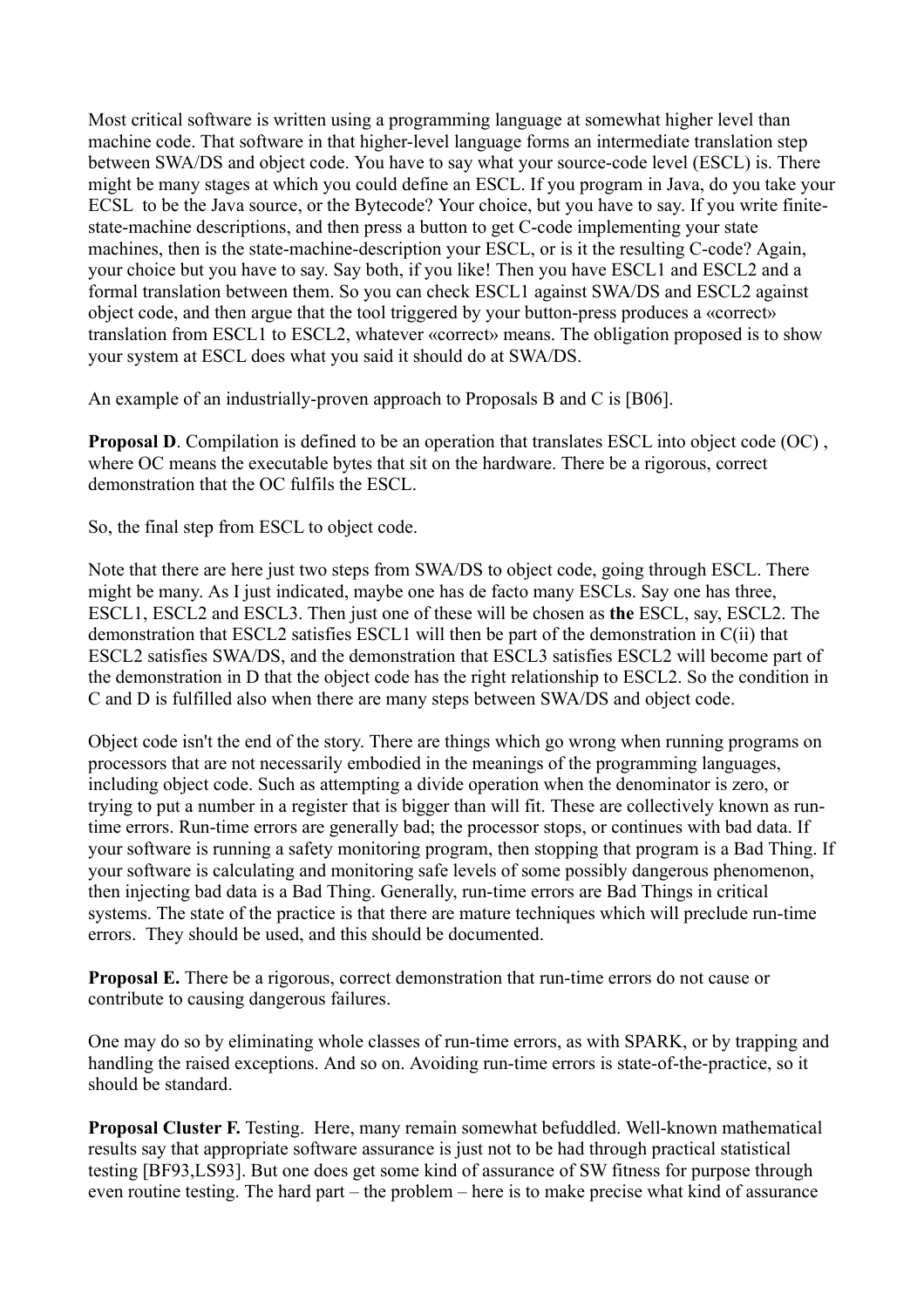this is, and specify how it is achieved. To cut to the chase, I have here only partial improvements to offer, and not yet a comprehensive proposal.

Given partial improvements and lack of an encompassing approach, can we best proceed by ignoring this issue for the standard? No, there has to be something here to reflect the necessity of good testing, in whatever that necessity consists.

I have a personal story and a moral, like most people who have written software. When I was writing mostly declarative code in the language REFINE, I wrote a time-interval calculation system over a few months. I did unit testing of the functions as I was writing them, performing (a) sanity checks, and, more thoroughly, (b) boundary-case calculations. Integration of the entire system took a programmer, who had no idea what I had written, two hours, mostly performing (a) and (b) at the integration level. She found one boundary case I had missed, I fixed it, and the code was on demo at a major conference the next day, in 1986. It has been used, I don't know how much, by the client in a system which for many years had an annual conference devoted to it, and I have not heard of any further errors. My part was not big, but it would have been far, far more consumptive of time and effort to develop it in C. My unit testing was goal-directed, semantics-directed, and effective. Semantics-directed testing for (a) and (b) seem to me intuitively to be needed for any system. One could argue that they would be supplanted by effective SPARK-like formal methods; maybe so. But they or an equivalent are somehow needed; routine testing is essential for ultra-highly dependable systems. That is my view. But where are these methods? How can we recommend them to all in a standard if they don't exist, or only appear through happenstance, or with the use of particular toolsets, and so on? We can't.

There needs to be some kind of story on what unit testing and integration testing achieve and what is to be shown concerning that achievement. There are some ways, see below, in which certain kinds of testing produce proof of concrete properties of the system. Such methods need to be in the standard.

## **Evaluating a System Through Running It**

Testing involves giving a system some judiciously chosen input values and seeing what behavior is produced. But testing is not the only way a system is evaluated by running it. Systems are also used, and if a system has been used for long enough, maybe one can say enough about the real behavior of a component when running to use that component somewhere else. A technical term for this in the IEC 61508 standard is «*proven in use*». An assessor will very likely be presented with data about a system or system component as it has been run, and must somehow judge the system or component as fit for purpose. This is a problematic area, in which scientific results are often at variance with the reality of attempted evaluation.

Some guidance for «proven in use» is given in the standard, in Part 7 Annex D, and of course it is logically the same guidance which would be given for drawing conclusions from tests. But it is not clear how useful the guidance really is. (Actually, some of us believe it is clear: it's not very useful!)

The guidance is based on classical frequentist reasoning. For example, one may be able to conclude by performing nearly 500,000 operational hours without seeing a failure that one has attained a 99% confidence level that the software will run for 100,000 hours without a failure. But 100,000 hours without failure is the absolutely lowest level at which the standard recognises a reliability condition for critical hardware (SIL 1 HW is to run between 100,000 hours and 1 million hours without failure). And 500,000 operational hours are hard to come by, because one must be sure that the software is exactly the same throughout (no updated versions!). Furthermore, the operational conditions (environment and distribution of inputs) must be **exactly** the same as for the intended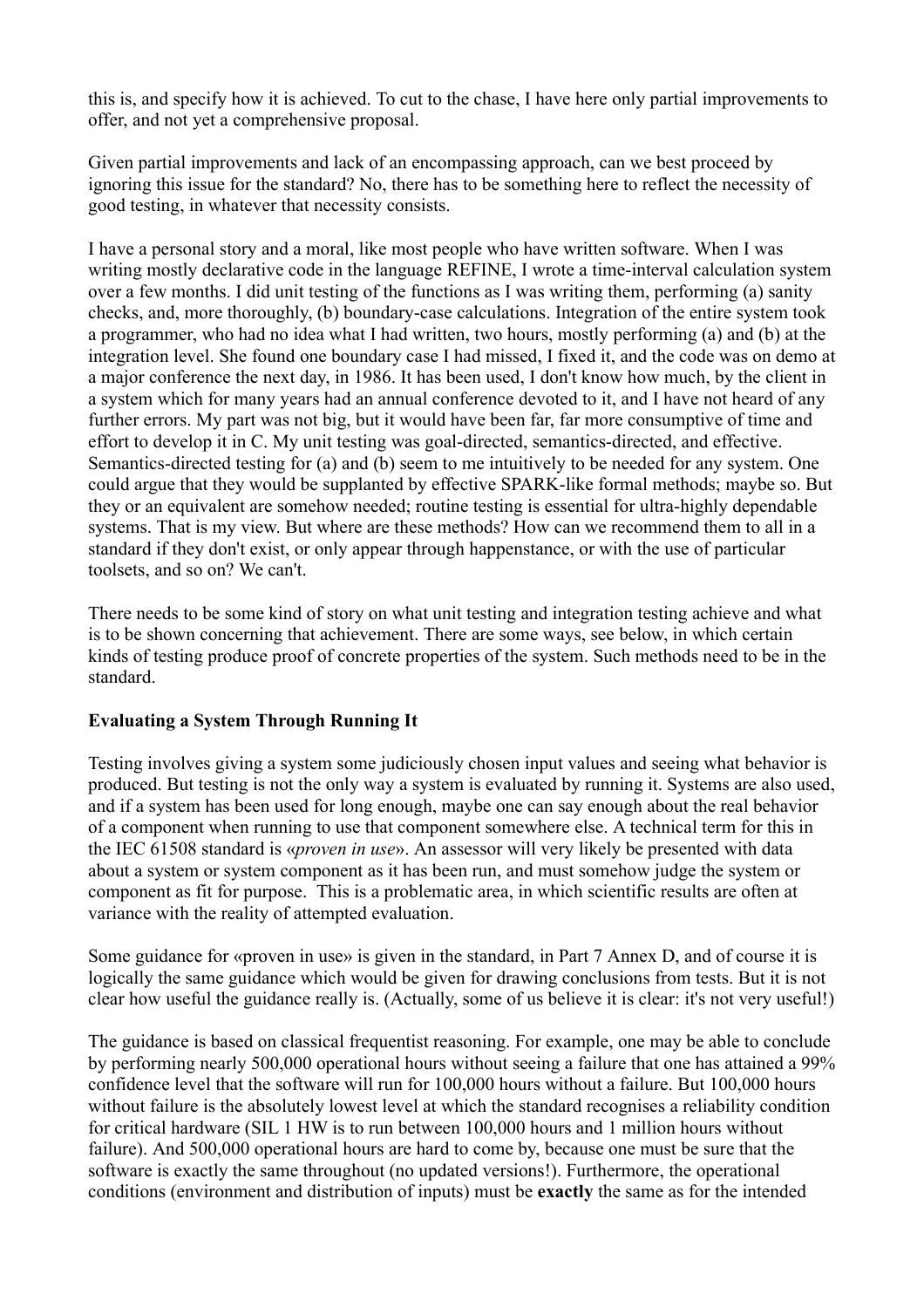future use, and the oracle for detecting failure must have been perfect! Subtle differences in operational use can invalidate any hoped-for conclusion. And one failure in this time invalidates the positive conclusion one might hope to draw, so one needs to be sure any failure has been detected: a perfect oracle. These conditions on versions and operational profile are strenuous enough to make the guidance all but inapplicable in most cases for software [LL11].

Since that is so, can we relax the conditions somewhat, and relax our confidence comparatively? The answer is simple but firm: no! The general reason, as we all should know, is that discrete systems controlled by software have sharp choice points, at which behavior is highly discontinuous – and lots of them. You cannot just alter an ops profile «a little bit» and hope the resulting behavior will only alter «a little bit»: the statistical criterion is «no failures», not «one or two».

So what can we do that is more practical?

There are considerable sources of uncertainty in evaluating software. There are versions: does a new, modified «update» share relevant properties of the original version, such as freedom from behavior which would or could cause a dangerous failure? Say, we have seen software from suchand-such a developer before, and they have a detailed track record for quality. How confident may we be that their new software under evaluation attains the level of quality we have come to expect from them?

I think that we might well have to approach this issue step by careful step. Not in general, as attempted by Part 7 Annex D, but through many particular instances. Some recent work of Littlewood and Rushby have produced some guidance on how a statistical evaluation explicitly incorporating uncertainty might work, for a very specific architecture [LR11]. I include a brief sketch here with permission.

### **Developing Confidence in Certain Architectures Through Practical Statistical Reasoning: Littlewood and Rushby [LR11]**

Littlewood and Rushby consider certain types of so-called 1oo2 divergent architectures. 1oo2 divergent architectures are common, although not ubiquitous, in critical control systems and protection systems in diverse industries such as nuclear power, aviation, rail and medical devices.

The calculations concern two-channel architectures in which (i) the system as a whole has at least one guaranteed "safe state", (ii) one channel, Channel A, provides the required functionality in normal operations, and is as complex as necessary, and (iii) the second channel, Channel B, is very simple, provides limited functionality, but in particular the function of bringing the system into a safe state if Channel A fails dangerously (here the system needs to include a perfect oracle for Channel A's "health"). Both Channels are "hot". They are assumed to be SW-based, so SW reliability models are appropriate. I consider here demand-based functionality only.

Assumption: the system is such that it does not fail dangerously if either Channel A does not fail or Channel B does not fail.

A key property of the architecture is that Channel B is arguably perfect. The functionality implemented in Channel A is assumed to be complex enough that one can construct an argument for its reliability (in terms of probability of dangerous failure on demand, *pdfd*), but its perfection is implausible.

There are two kinds of probability calculation involved, technically called *aleatory* and *epistemic*, the terms used by Littlewood and Rushby.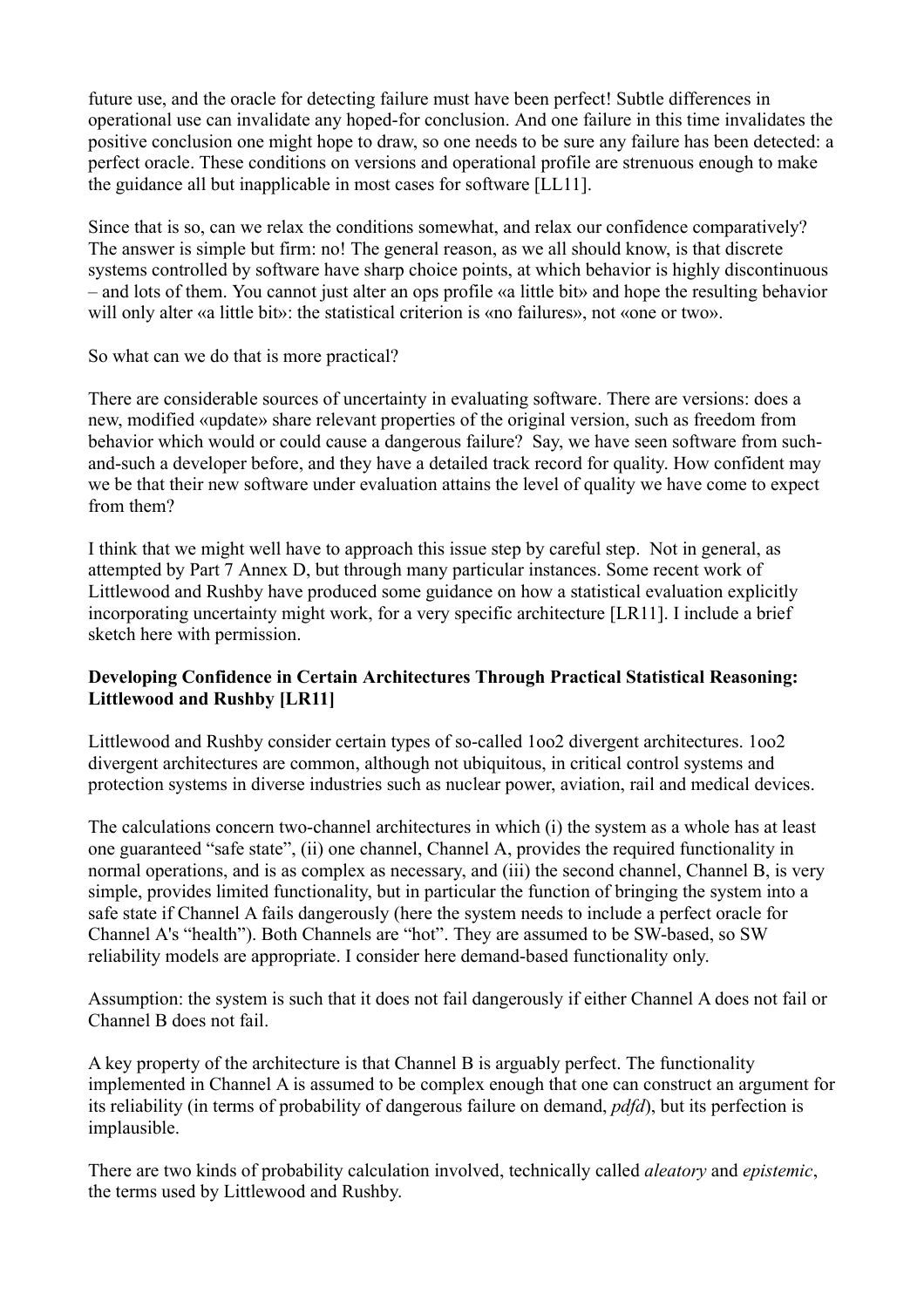Aleatory probabilities are those taken to be inherent in the situation itself, given a sample space. For example, in a sequence of rolls of a fair die, it is taken that each face appears according to a uniform distribution: each of the six faces has an aleatory probability of 1/6 of appearing on any given roll. The aleatory probability of, say, a dangerous failure of the system, will in general not be known.

The epistemic probability reflects what an assessor can know about the system behavior, given the evidence. The assessment of the system is based on the epistemic probability as calculated by the assessor.

The crucial practical point is as follows. Although the aleatory probability can likely not be known, its *form* is determined by the architecture, and this form leads to a particularly simple formula for the epistemic probability, which is easily calculated by any engineer (it is pure arithmetic). Furthermore, the level of evidence required to attain high confidence in appropriately high levels of freedom from dangerous behavior appears to be practical.

Let the aleatory probability of dangerous failure on demand of Channel A on a randomly-selected input be denoted by  $pdfd<sub>A</sub>$ , and the aleatory probability that Channel B is not perfect by  $pnp<sub>B</sub>$ . The probability *pdfd<sup>A</sup>* is the usual kind of well-understood probability random variable. The probability of non-perfection of B,  $pnp<sub>B</sub>$ , can also be given a frequentist interpretation, as the probability, say, that a SW-subsystem of this size with this kind of functionality, developed using such-and-such methods, is not perfect. Let the (unknown) values of these probabilities be  $p_A$ , respectively  $p_B$ .

Littlewood and Rushby show that the probability that the system fails, that is, that Channel A fails dangerously, and that Channel B also fails at this point, is bounded above by  $(p_A \times p_B)$ .

This means that the probability of dangerous failure of Channel A is conditionally independent of the probability of imperfection of Channel B in the architecture presented. (This calculation is performed on the conservative assumption not only that Channel B is imperfect, given by  $p_B$ , but that it actually does fail, given a dangerous failure on demand of Channel A.)

The question is, now, what epistemic probability an assessor should assign to a system failure on demand. Most general is that an assessor has a joint probability distribution  $F(p_A, p_B)$ . The probability that the system fails on a random demand is then  $\int (p_A \times p_B) dF(p_A, p_B)$ . If the assessors beliefs are independent, so that  $F(p_A, p_B) = F(p_A) \times F(p_B)$ , then

$$
\int (p_A \times p_B) dF(p_A, p_B) = \int p_A dF(p_A) \times \int p_B dF(p_B)
$$

$$
= P_A \times P_B
$$

The question is whether it is reasonable for an assessor to believe that flaws in Channel A and imperfections in Channel B are independent, and the answer is: likely no. For example, misinterpretations of the engineering requirements may be a common cause of Channel A failing and Channel B not being perfect. Similarly, shared mechanisms and higher-level mechanisms could fail, such as the communications of the coordination between Channels A and B to the encompassing system. Such a failure would also constitute a common-cause failure.

However, Littlewood and Rushby point out that common-cause failures are the only plausible mechanism by which the joint distribution  $F(p_A, p_B)$  may not be factored as above. They proceed as follows.

Let *C* be the assessor's a priori estimate of the probability of common-cause failure of both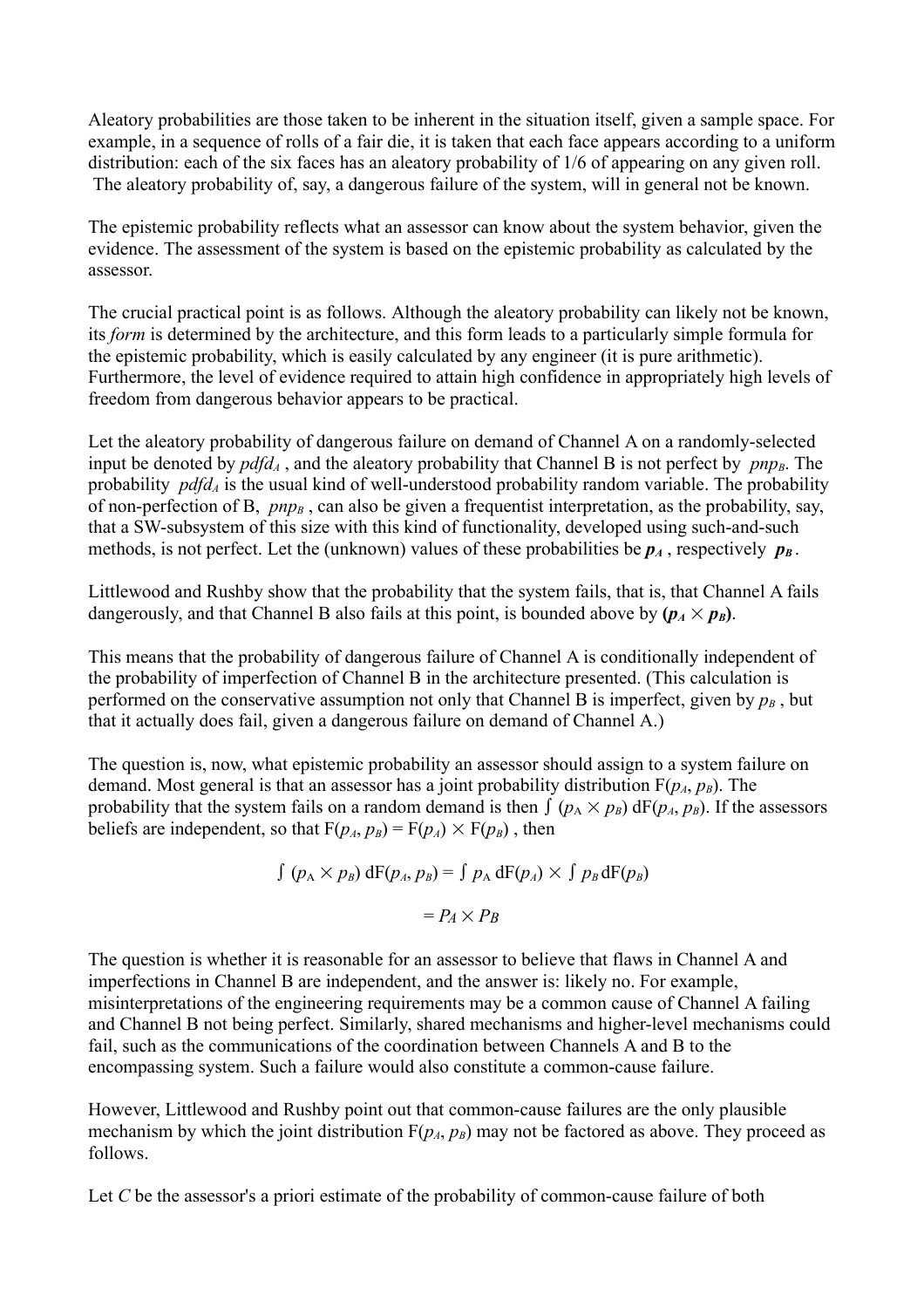channels. Then *C* is placed at point (1,1) in the probability space (meaning: both channels fail with certainty during a common-cause failure). It is further assumed that the probability of commoncause failure is independent of the probability of individual happenstance failure of each channel simultaneously.

The probability that the system fails on a random demand is then given by

$$
C+(1-C)\times (P_A)^*\times (P_B)^*
$$

where *(.)\** denotes the mean value of the posterior distribution.

(Strictly speaking,  $(P_A)^*$  is the conditional distribution given that A is not certain to fail, and  $(P_B)^*$ the conditional distribution given that B is not certain to be imperfect. This technical subtlety does not affect the use to which we put this estimate below.)

This is a particularly simple formula, and it is applicable, as follows.

### **An Illustration**

There are *claim limits* established in specific safety-relevant or -critical engineering domains; for example, in the atomic power industry in Great Britain there is a claim limit of 10-5 for the probability of common-cause faults per operating hour (ophour). This means that one may not claim a lower probability than this for common-cause faults in a fit-for-purpose certification exercise. This gives us a lowest value for *C* of 10-5 in the above formula.

To estimate  $(P_A)^*$ , observe that it is possible to estimate it to  $O(10^{-4})$  per op-hour through using statistically-valid random testing ("statistically-valid" means here that test case selection probabilities are *exactly* those that are (to be) encountered during operations, and that the oracle, the device which tells whether a test case has passed or failed, is perfect). [Littlewood-Strigini, 1993]. However, it may be easier to obtain an estimate more like O(10-3) in many cases, so let us suppose that we have obtained an estimate for  $(P_A)^*$  of 10-3.

To estimate (*PB)\** is a little more unusual. The posterior probability that Channel B is imperfect is affected by the assessment criteria used for Channel B. For example,

- (I) The theorem prover, model checker, or whatever other tools used to perform rigorous checks in II may be unsound.
- (II) The requirements may be misunderstood. However, this event is included in the estimate of C and thus plays no further role here.
- (III) The requirements, use assumptions, and design may be formulated incompletely or incorrectly. This is further divided into three cases:

(a) the specification is inconsistent (then no system can be built to this spec!);

(b) elements of the specification may be wrong (although the spec is consistent);

(c) the formal specification and verification has discontinuities in it, or is otherwise incomplete.

One can argue that an assessor can form *a posteriori* judgements about these probabilities which would be adequate to estimate  $(P_B)^*$  to values in the region of 10(-3). (To reach this figure from an estimate of the likelihood of II, III, recall we are assuming conservatively that, if Channel B is imperfect, it *will* fail when Channel A fails.)

Suppose, then, that we have achieved a posteriori estimates such as these for  $(P_A)^*$  and  $(P_B)^*$ . It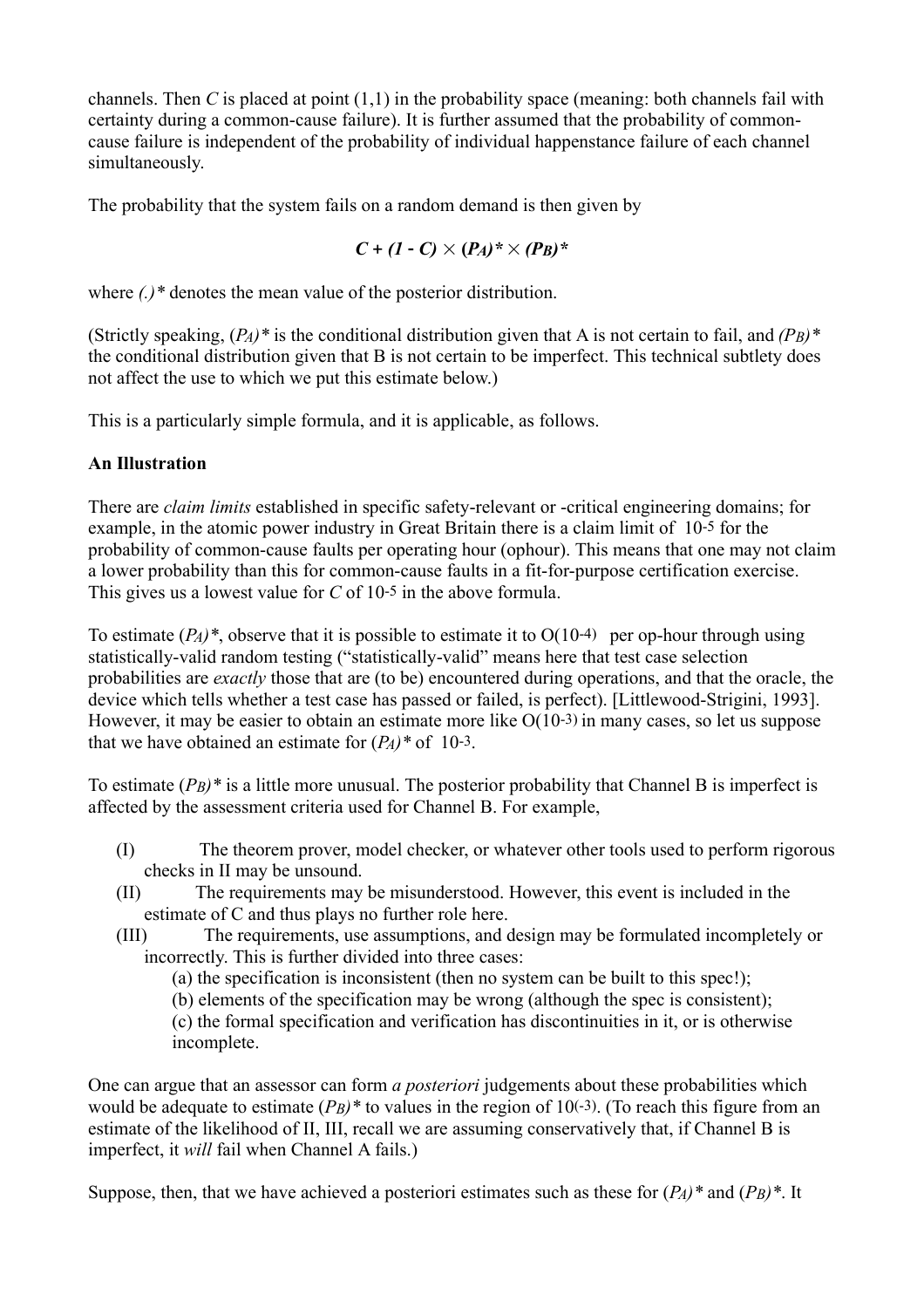follows that the probability of dangerous failure of the system is given by

$$
C + (1 - C) \times (P_A)^* \times (P_B)^*
$$

that is

$$
10^{-5} + (1 - 10^{-5}) \times 10^{-3} \times 10^{-3} \approx 1.1 \times 10^{-5}
$$

We have thereby constructed a high degree of confidence in the dangerous-failure-freeness of a 1oo2 system by combining two lower degrees of confidence that attach to each channel separately.

### **Software SILs**

The final question, which vexes many in the safety community, concerns the definition and use of the Safety Integrity Level (SIL) for software. SILs classify electronic hardware into 5 levels (an undesignated level, and then SILs 1-4), assigning acceptable dangerous-failure rates to the hardware for so-called «random» failures. The SIL sets the acceptable rate. Use of the SILs as defined in IEC 61508 is controversial, but there is, equally, general agreement that an assignment of acceptable dangerous-failure rate is a necessary step in a risk-based approach to critical-system design and assessment.

The main problem is that no one knows very well how to evaluate dangerous-failure rates for socalled «systematic» failures. Systematic failures are those which result from design. All failures of software are taken to be systematic in this sense. Of course, the design of complex electronics is also a source of systematic failures.

So the situation with software SILs is this. We are well aware that the execution of software causes unwanted behavior sometimes. In critical systems some of this unwanted behavior might be dangerous. An assignment of an acceptable dangerous-failure rate is a necessary step (see above), but cannot generally be performed in the current state of the practice and thus is omitted in the current version of the standard.

This is not a very satisfactory situation. Indeed, some would say it is incoherent. And yet both Versions 1 and 2 of the standard embrace it. That will amount to nearly twenty years of standardisation at least until Version 3, assuming we can make some progress for Version 3. I hope we will be able to make some progress in the next twenty years on practical quantification of dangerous-failure propensity using specific architectures, as pioneered by the work of Littlewood and Rushby described above.

### **Summary**

I have proposed how we may begin to assess critical software based on documented properties of the software, rather than through the process by which it was developed. I have also proposed that a requirement to do so be in the 61508 standard and have indicated some approaches.

I have addressed the vexing question of what one can know about software through running it, either in test situations or as conclusions from previous use. I have suggested that we are not very far along the road to practical methods of assessment, but that there are pioneering techniques which hold promise. Progress in this area might allow us to set and assess acceptable rates of dangerous failure for software and other designs, which is currently a major unanswered question in the risk-based assessment of critical systems.